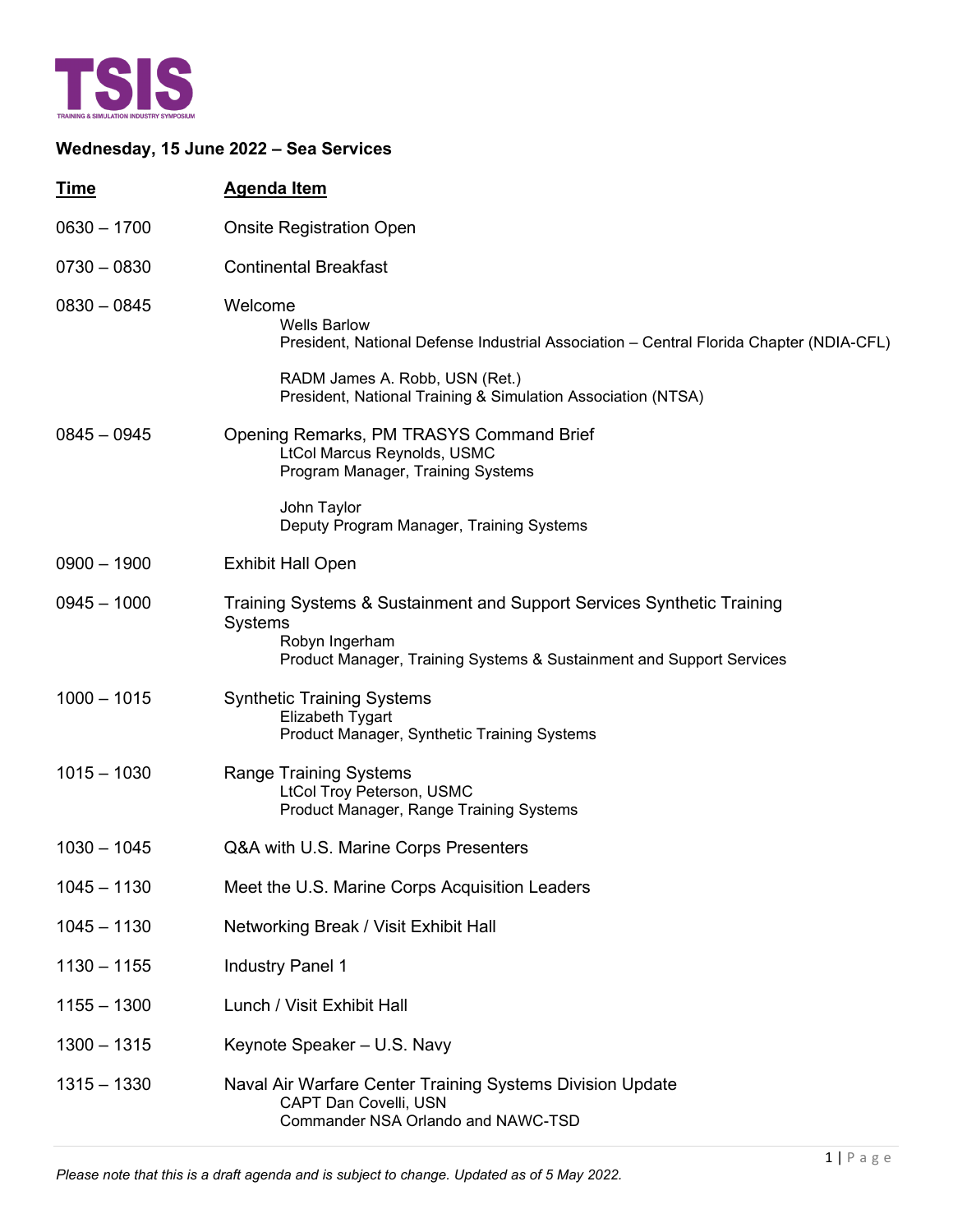

| $1330 - 1340$ | <b>Acquisition Overview</b><br><b>Mike Merritt</b><br>Acquisition Director, NAWCTSD                                                              |
|---------------|--------------------------------------------------------------------------------------------------------------------------------------------------|
| $1340 - 1350$ | <b>Aviation Training Systems</b><br>CAPT Kevin McGee, USN<br>Program Manager, Aviation Training Systems, Program Office, (PMA-205) NAVAIR        |
| $1350 - 1400$ | <b>Surface Training Systems</b><br>Robert Kerno<br>Program Manager, Surface Training System, Program Office, (PMS-339), NAVSEA                   |
| $1400 - 1420$ | <b>Aviation Programs</b><br><b>Brian Hicks</b><br>Director, Aviation Programs (PDA), NAWCTSD                                                     |
| $1420 - 1430$ | F-35 Joint Program Office Training Systems<br>CAPT John Schiaffino, USN<br>Program Manager, F-35 Training Systems (F-35 TSPM)                    |
| $1430 - 1450$ | <b>Cross-Warfare Programs</b><br>Robin Wieckhorst<br>Director, Cross-Warfare Programs (PDX), NAWCTSD                                             |
| $1450 - 1510$ | Surface and Undersea Programs<br>Paul Honold<br>Director, Surface and Undersea Programs (PDS&U), NAWCTSD                                         |
| $1510 - 1530$ | <b>International Programs</b><br>Aida G. Lopez<br>Director, International Programs (PDI), NAWCTSD                                                |
| $1530 - 1540$ | Research and Technology Programs<br><b>Bill Zeller</b><br>Director, Research and Technology Programs (PDR&T), NAWCTSD                            |
| $1540 - 1550$ | Ready Relevant Learning, Training Systems<br><b>CAPT Rob Betts, USN</b><br>Program Manager, Ready Relevant Learning, Training Systems (RRL TSPM) |
| $1550 - 1615$ | <b>Industry Panel 2</b>                                                                                                                          |
| $1615 - 1645$ | Q&A with U.S. Navy Presenters                                                                                                                    |
| $1645 - 1730$ | Meet the U.S. Navy Acquisition Leaders                                                                                                           |
| $1730 - 1740$ | Day One Closing Remarks<br><b>Tara Kilkullen</b><br><b>Executive Vice President, NDIA-CFL</b>                                                    |
| $1740 - 1900$ | Reception (or upon adjournment of closing remarks)                                                                                               |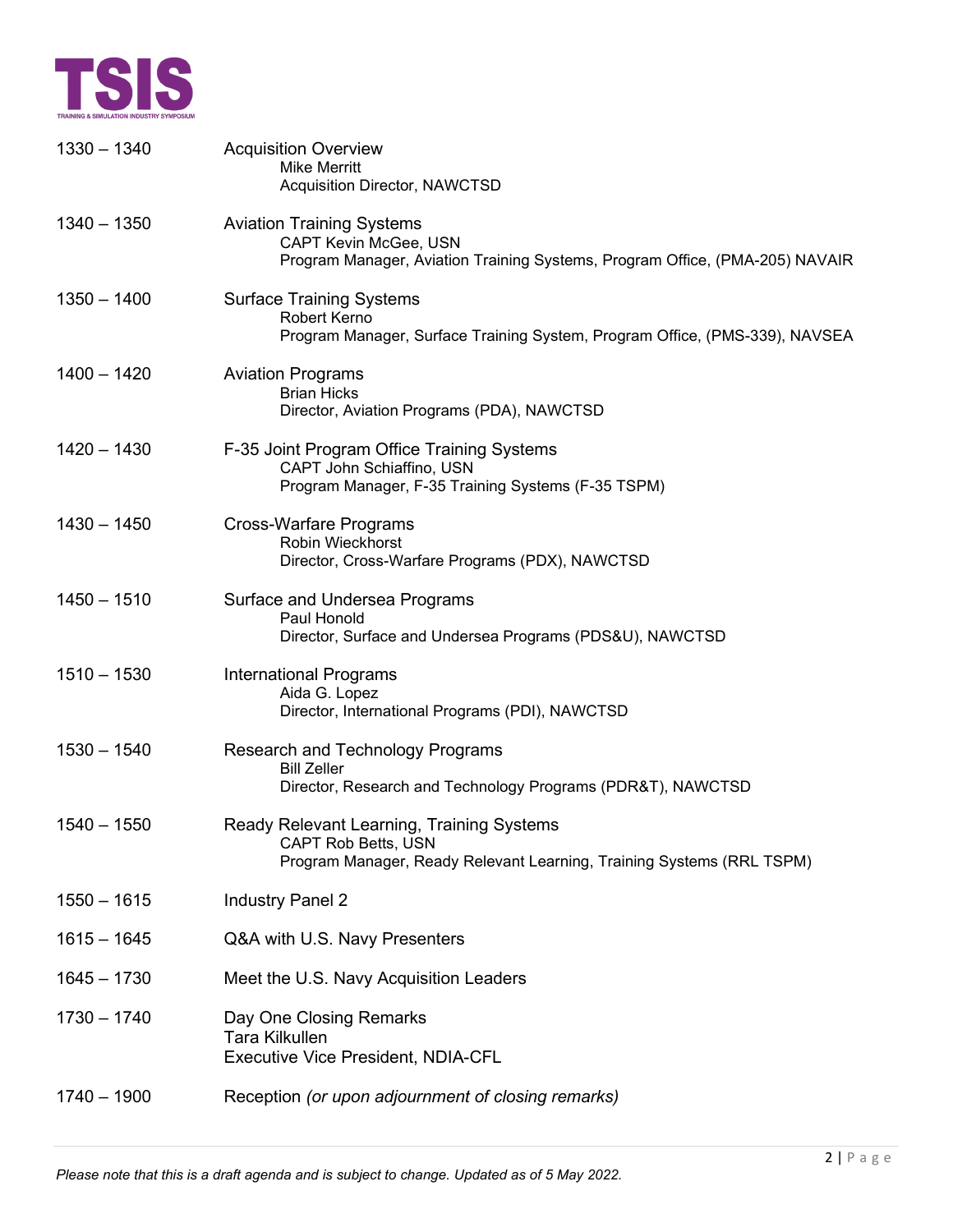

## **Thursday, 16 June 2022 – Army/AFAMS/DHA/ADL/JAIC**

| Time          | <b>Agenda Item</b>                                                                                                                                       |
|---------------|----------------------------------------------------------------------------------------------------------------------------------------------------------|
| $0730 - 1600$ | <b>Onsite Registration Open</b>                                                                                                                          |
| $0730 - 0830$ | <b>Continental Breakfast</b>                                                                                                                             |
| $0830 - 0840$ | Welcome<br><b>Tara Kilcullen</b><br>Executive Vice President, NDIA-CFL                                                                                   |
|               | RADM James A. Robb, USN (Ret.)<br>President, NTSA                                                                                                        |
| $0840 - 0900$ | Army Training Leadership Remarks<br>Michael Enloe, Chief Technology Officer, STE-CFT<br>Michal Cannizzaro, Chief Science and Technology Officer, STE-CFT |
| $0900 - 0920$ | Opening Remarks PEO STRI & STE CFT                                                                                                                       |
| $0920 - 0940$ | <b>PM Soldier Training</b><br>COL Cory Berg, USA<br>Program Manager                                                                                      |
| $0930 - 1630$ | <b>Exhibit Hall Open</b>                                                                                                                                 |
| $0940 - 1000$ | <b>PM Synthetic Environment</b><br><b>COL Nicholas Kioutas, USA</b><br>Program Manager                                                                   |
| $1000 - 1020$ | <b>PL TADSS Support Operations</b><br><b>Bob Wolfinger</b><br><b>Project Lead</b>                                                                        |
| $1020 - 1040$ | Industry Panel 3 / Networking Break / Visit Exhibit Hall                                                                                                 |
| $1040 - 1100$ | PM Cyber, Test and Training<br>COL Cory Hemingway, USA<br>Program Manager                                                                                |
| $1100 - 1120$ | <b>International Programs</b><br>Dale Whitaker<br><b>Project Lead</b>                                                                                    |
| $1120 - 1210$ | ACC-Orlando PALT Session with Industry<br><b>Michael Harris</b><br><b>Executive Director and Senior Contracting Official</b>                             |
| $1210 - 1300$ | Lunch / Visit Exhibit Hall                                                                                                                               |